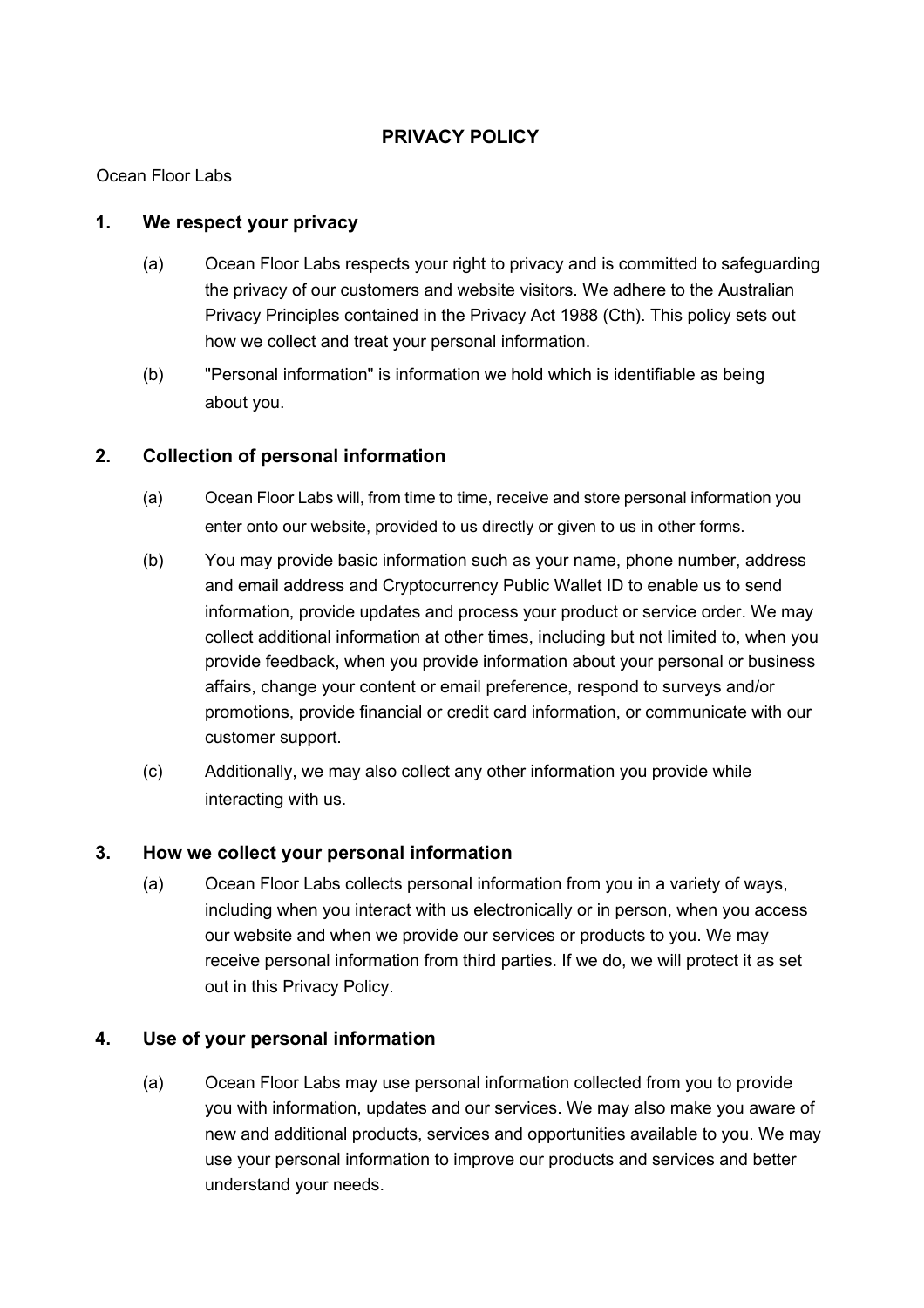(b) Ocean Floor Labs may contact you by a variety of measures including, but not limited to telephone, email, sms, social media or mail.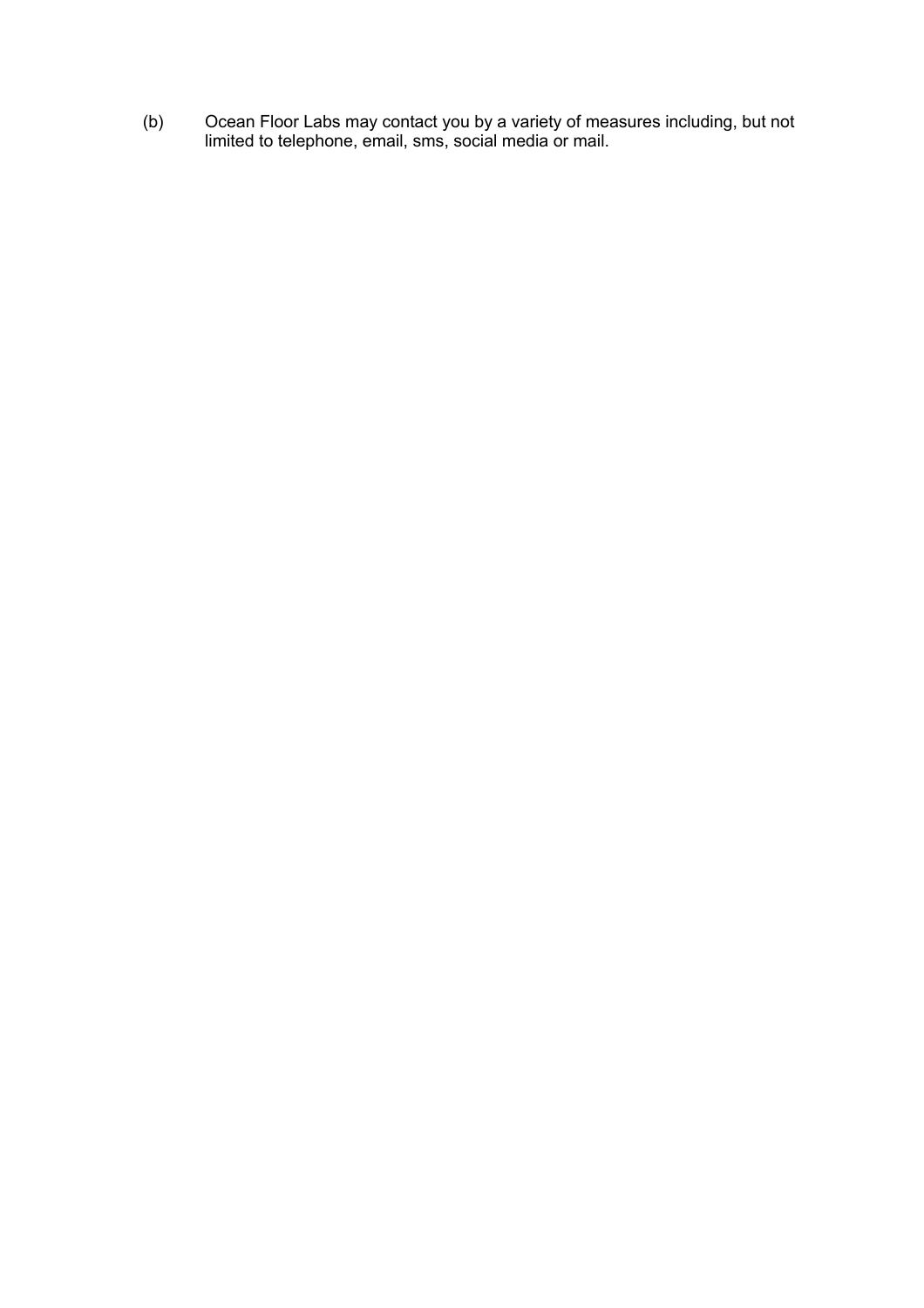## **5. Disclosure of your personal information**

- (a) We may disclose your personal information to any of our employees, officers, insurers, professional advisers, agents, suppliers or subcontractors insofar as reasonably necessary for the purposes set out in this Policy. Personal information is only supplied to a third party when it is required for the delivery of our services or products.
- (b) We may from time to time need to disclose personal information to comply with a legal requirement, such as a law, regulation, court order, subpoena, warrant, in the course of a legal proceeding or in response to a law enforcement agency request.
- (c) We may also use your personal information to protect the copyright, trademarks, legal rights, property or safety of Ocean Floor Labs, oceanfloor.io, its customers or third parties.
- (d) Information that we collect may from time to time be stored, processed in or transferred between parties located in countries outside of Australia.
- (e) If there is a change of control in our business or a sale or transfer of business assets, we reserve the right to transfer to the extent permissible at law our user databases, together with any personal information and non-personal information contained in those databases. This information may be disclosed to a potential purchaser under an agreement to maintain confidentiality. We would seek to only disclose information in good faith and where required by any of the above circumstances.
- (f) By providing us with personal information, you consent to the terms of this Privacy Policy and the types of disclosure covered by this Policy. Where we disclose your personal information to third parties, we will request that the third party follow this Policy regarding handling your personal information.

# **6. Security of your personal information**

- (a) Ocean Floor Labs is committed to ensuring that the information you provide to us is secure. In order to prevent unauthorised access or disclosure, we have put in place suitable physical, electronic and managerial procedures to safeguard and secure information and protect it from misuse, interference, loss and unauthorised access, modification and disclosure.
- (b) The transmission and exchange of information is carried out at your own risk. We cannot guarantee the security of any information that you transmit to us, or receive from us. Although we take measures to safeguard against unauthorised disclosures of information, we cannot assure you that personal information that we collect will not be disclosed in a manner that is inconsistent with this Privacy Policy.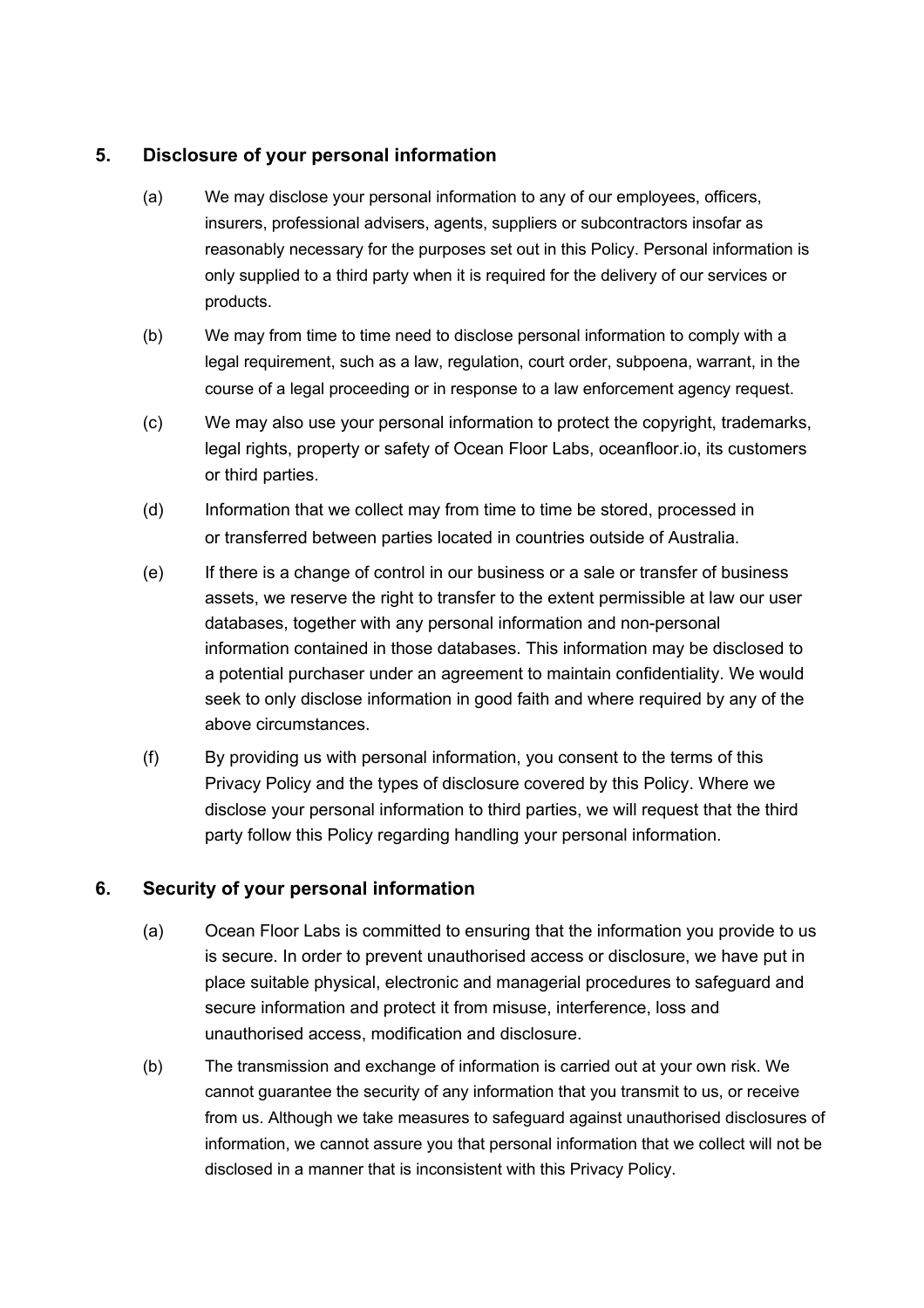## **7. Access to your personal information**

- (a) You may request details of personal information that we hold about you in accordance with the provisions of the Privacy Act 1988 (Cth). A small administrative fee may be payable for the provision of information. If you would like a copy of the information, which we hold about you or believe that any information we hold on you is inaccurate, out of date, incomplete, irrelevant or misleading, please email us at info@oceanfloor.io.
- (b) We reserve the right to refuse to provide you with information that we hold about you, in certain circumstances set out in the Privacy Act.

# **8. Complaints about privacy**

(a) If you have any complaints about our privacy practices, please feel free to send in details of your complaints to 10/8 DAVALLIA RD, DUNCRAIG, Western Australia, 6023. We take complaints very seriously and will respond shortly after receiving written notice of your complaint.

## **9. Changes to Privacy Policy**

(a) Please be aware that we may change this Privacy Policy in the future. We may modify this Policy at any time, in our sole discretion and all modifications will be effective immediately upon our posting of the modifications on our website or notice board. Please check back from time to time to review our Privacy Policy.

### **10. Website**

#### (a) *When you visit our website*

When you come to our website (oceanfloor.io) we may collect certain information such as browser type, operating system, website visited immediately before coming to our site, etc. This information is used in an aggregated manner to analyse how people use our site, such that we can improve our service.

#### (b) *Cookies*

We may from time to time use cookies on our website. Cookies are very small files which a website uses to identify you when you come back to the site and to store details about your use of the site. Cookies are not malicious programs that access or damage your computer. Most web browsers automatically accept cookies but you can choose to reject cookies by changing your browser settings. However, this may prevent you from taking full advantage of our website. Our website may from time to time use cookies to analyse website traffic and help us provide a better website visitor experience. In addition, cookies may be used to serve relevant ads to website visitors through third party services such as Google Adwords. These ads may appear on this website or other websites you visit.